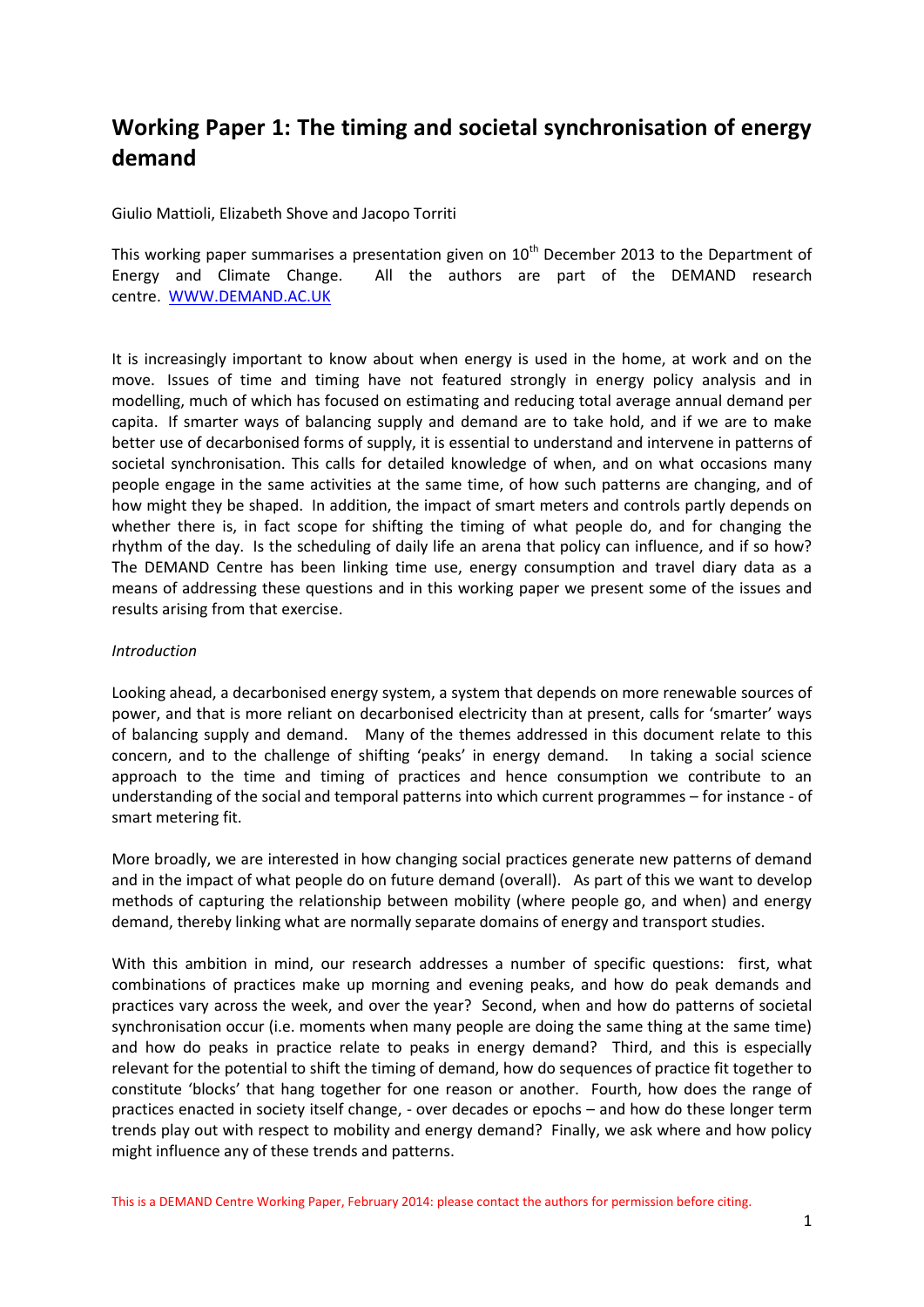Our approach to these questions is shaped by the DEMAND centre's theoretical focus and orientation. In brief, this is informed by three core propositions: that energy is used not for its own sake, but in the course of accomplishing social practices; that social practices and energy demand are both shaped by infrastructures and institutions, and that these systems reproduce interpretations of need and entitlement, and of normal and acceptable ways of life. These propositions inform the DEMAND Centre's overall research programme, with specific themes focusing on related questions: for instance – how and why do end use practices vary? How and why do such practices change over time? How do infrastructures of supply and demand shape end use practices? What are the implications for concepts of normality, need and entitlement? And, finally, how is energy demand constituted, transformed and steered? The work presented here relates to Theme 1: Trends and Patterns in Energy Demand, one aim of which is to use existing data on time use, energy consumption and transport/travel to better understand the temporal order, sequencing and synchronisation of daily life.

This ambition is complicated by the fact that existing data collection in each of these areas has a different history and purpose. For example, in the field of time use studies, respondents are often asked to keep diaries of what they do, at ten minute intervals. In energy research, the home or the appliances are more commonly the focus of attention, with energy consumption being metered at time intervals of seconds. Within transport studies, there is a tradition of collecting travel diaries in which many details are established but only about journeys or travel events across a week or so. Each of these styles of data collection provides more or less insight into the patterning of infrequent events versus routines, and into issues of timing, duration and sequence. More problematic, from our point of view, is the fact that the 2005 UK time use survey was not very detailed, meaning that the most comprehensive data we have is from 2000. In what follows, we consider possible analytic strategies and methods of proceeding with our cross-cutting enquiries, despite these limitations.

## *What are peak demands made of?*

In order to understand what people do at times of peak energy demand we started by looking into available UK time use data. Time use data record what people are doing at ten minute intervals during the day. Unfortunately in the UK there is no recent nationally representative time use study. The most recent large time use study in this country is the 2000 Office for National Statistics Time Use Survey (the next survey is scheduled to take place in 2014-2015). The more recent Household Electricity Survey has some diaries with information regarding the timing when appliances were on, but less on people's activities. Although the 'Trajectory' dataset is limited it includes time use data from 500 respondents equipped with GPS devices collecting 10 minute interval data on location over 3 days. In addition, questionnaire information revealed what people were doing, and with whom, at any given time of the day. Basic demographic information about respondent, including age, gender, individual income and household income are included in the dataset and can be weighted.

We used a sub-sample of this dataset (50 people) to examine the timing and duration of activities during morning (7.00 - 10.00 am) and afternoon (4.30 – 7.30 pm) residential peak electricity demand periods. So far the results are not so surprising. They show that morning and evening peaks are consist of different activities. For instance, on Monday morning, as sleeping phases out, preparations to get ready for the day (i.e. washing, dressing etc.) ensue, before people start working. In the evening, as work phases out, watching TV picks up along with food preparation. In our subsample on Monday there is more moving around by car in the evening than in the morning. Thanks to the GPS information, we can follow people around. For instance, we see that between 4.00 and 10.00 pm three respondents who moved around by car were engaged in the following sequences of activities:

Person 8 – church > driving > cleaning, tidying house Person 11 – resting > driving > shopping > driving > work for job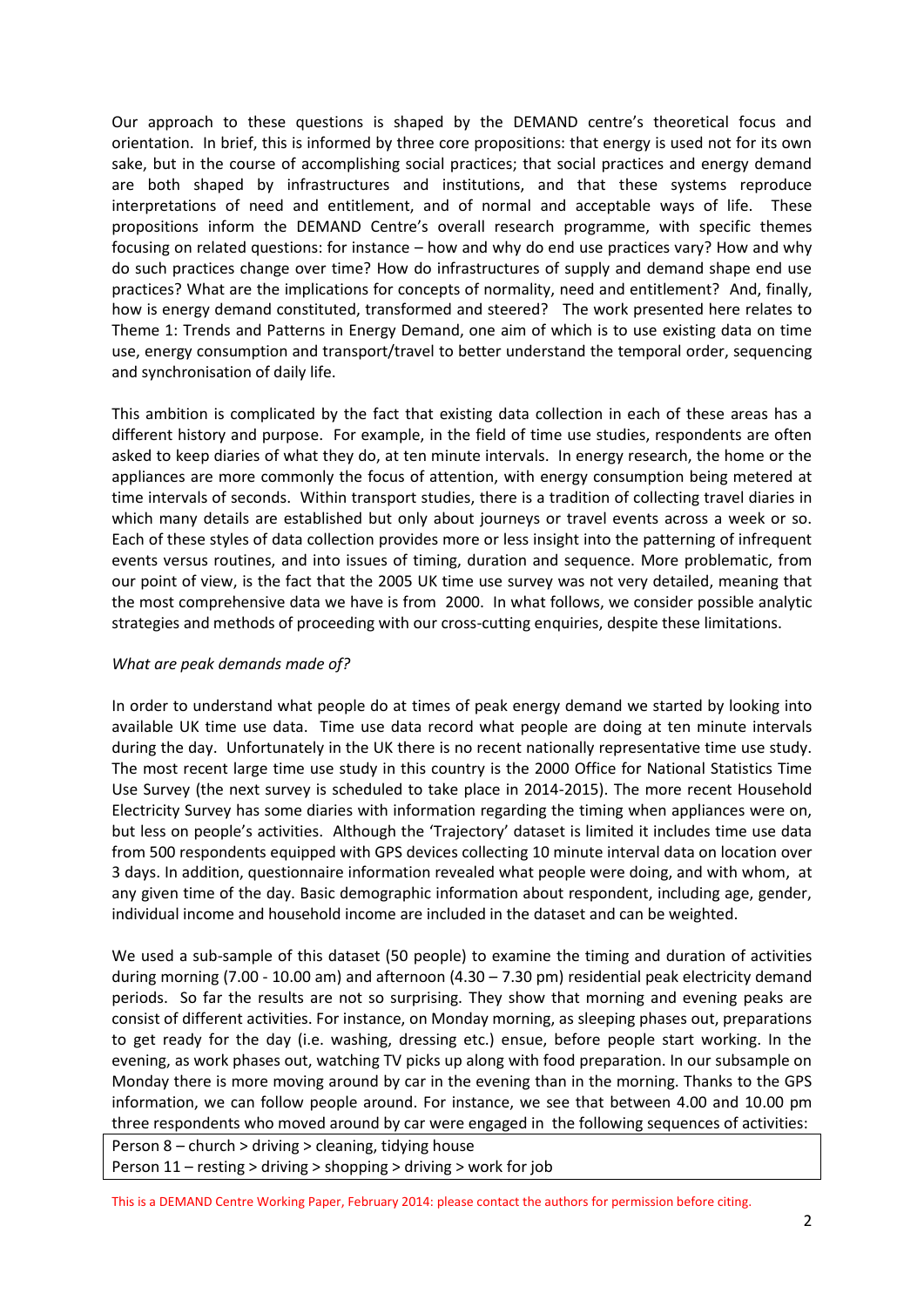Person 13 – driving > resting > preparing food & drink

We have return to the issue of sequencing later in the discussion.

More interestingly, Monday and Friday evening peaks are different. For instance, on Friday work ends earlier and there are some people washing and getting dressed, presumably preparing to go out. This is relevant in that understanding differences in exactly which activities take place at times of peak energy demand might be the starting point for a more subtle analysis aimed at understanding what (lack of) flexibility is inherent in what people do at specific times of the day. This could have implications for energy systems purposes (e.g. building algorithms for demand side controllers), but it is not the only type of variation we are interested in.

By following the timing and scheduling of certain practices (e.g. preparing food), we are able to say more about variation across the days of the week. For instance, data from the 2000 Office for National Statistics Time Use Survey shows that much more time is dedicated to food preparation on Sundays than on Saturdays and especially weekdays. Changing scale, we can also observe seasonal differences in practices like cycling (which could be for leisure or for commuting), which takes place less frequently in winter and autumn compared with spring and summer. In general, the 2000 Office for National Statistics Time Use Survey shows that many practices are conducted –or were conducted in the year 2000- repeatedly throughout the year regardless of weather, outdoor temperatures, etc.<sup>1</sup> Another analytic method, in theory made possible by large time use datasets (e.g. the ONS Time use survey) would be to track what happens at the same time of the day throughout the year. For instance, we could ask what happens at 11.00 AM on Saturdays all year around? This would provide a different method of revealing variations in people's activities at the same time of the day, and in capturing some of the energy related implications of the temporal ordering of social practice.

In analysing time use data and relating this to peaks in demand we recognise that people do not live in isolation. This simple statement has significant implications for micro-level synchronicity (e.g. between occupants within the same household) and energy demand –depending on the extent to which there is a shared use of appliances, lighting for co-inhabited rooms, etc. Levels of multioccupancy are typically addressed by energy modellers via stochastic approaches predicting the probability that any additional tenant/occupant might enter or leave the household for a specific time period. The Trajectory dataset allows us to identify who respondents were with at different times of the day. Perhaps not surprisingly, during weekdays, early mornings, evenings and nights are often spent with partner/spouse and children. The rest of the day is predominantly spent with work colleagues and/or by oneself. Weekends follow different patterns as the time spent with colleagues is much more limited and more time is spent with people in the family and/or friends. On its own, this is not especially revealing. But it becomes important when we think about the types of activities that constitute peak demand, and the extent to which these do or do not depend on the copresence of others.

# *Peak demand and societal synchronisation*

**.** 

One of the goals of Theme 1 is to develop methods of representing societal synchronisation (that is the extent to which members of society are engaged in the same practices at the same time) and use these methods to analyse existing datasets in order to draw conclusions about the relationship between societal synchronisation and energy demand. From a theoretical point of view, there is no

 $1$  Though we do need to do more work on this, for instance focusing on 'daylight needy' practices and relating these to changing patterns of daylight through the year.

This is a DEMAND Centre Working Paper, February 2014: please contact the authors for permission before citing.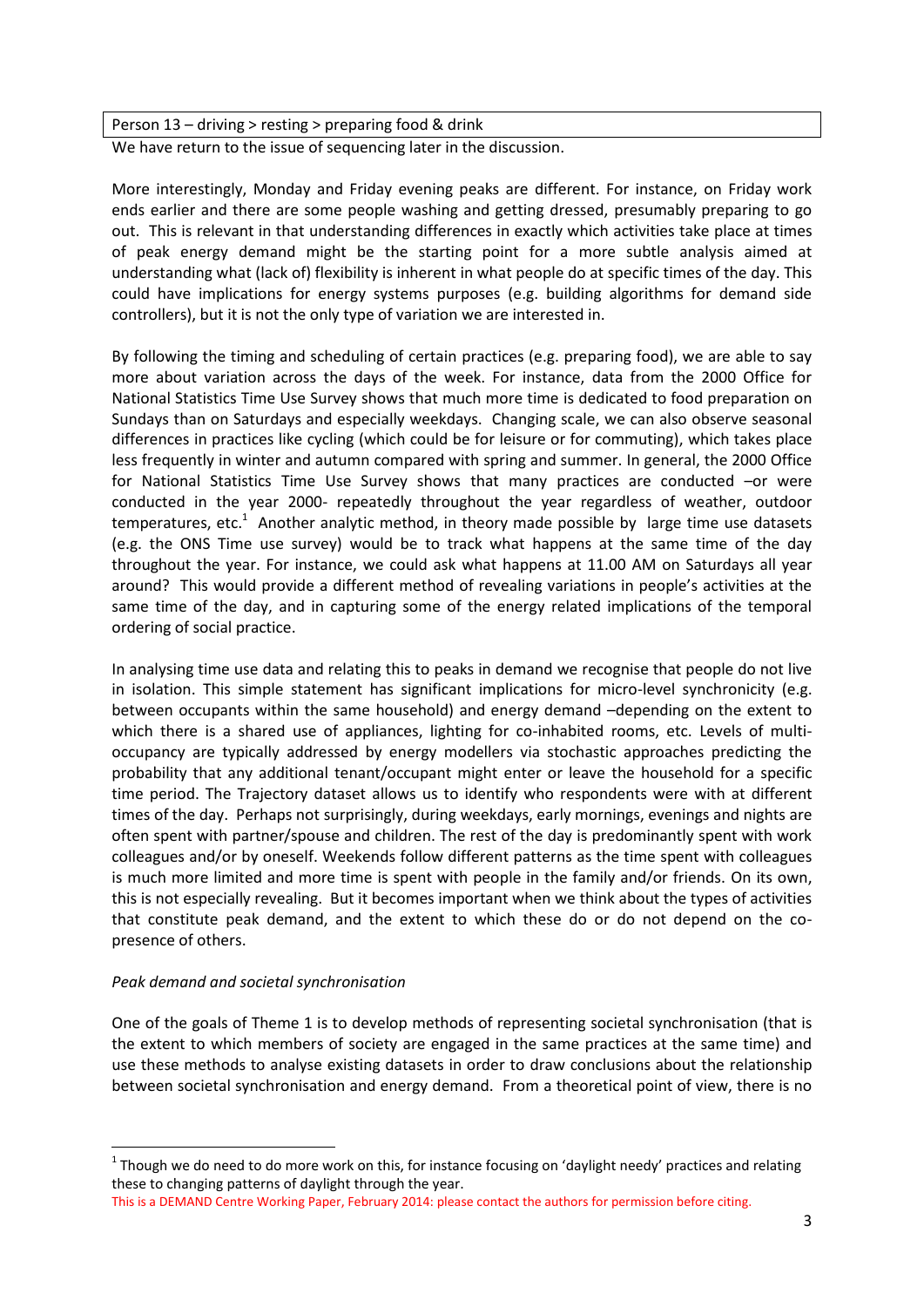necessary or direct relationship between societal synchronisation and energy demand. Several combinations are possible, as illustrated in the matrix below.

| Synchronisation high                                                        | Synchronisation low                                                            |                   |
|-----------------------------------------------------------------------------|--------------------------------------------------------------------------------|-------------------|
| Many people doing the<br>same energy-intensive<br>activity at the same time | Many people doing<br>different energy-intensive<br>activities at the same time | Energy demand hig |
| Many people doing the<br>same lower energy<br>activity at the same time     | Many people doing<br>different lower energy<br>activities at the same time     | Energy demand low |

To elaborate, when many people are doing the same relatively energy-intensive activity at the same time, such as TV watching, or preparing an evening meal, we observe a peak in energy demand and high levels of synchronisation. Conversely, when many people are doing different energy-intensive activities at the same time, we observe a peak in energy consumption even though there is a low levels of societal synchronisation. An example of this might be the travel peak that is observed on Saturday around noon: unlike other travel peaks, this is the result of a great variety of journey purposes, and is thus associated with low levels of societal synchronisation.

Similarly, low levels of energy demand might be the result of many people doing different lower energy activities at the same time, or it might be a consequence of many people doing the same lower energy activity at the same time (an obvious example of this is sleeping).

If we are to take these ideas further we need a method of measuring the synchronisation of social practice. One simple solution is to suggest that for a given moment in time, synchronisation can be defined as the inverse of variation. Therefore, when using measured data (such as electricity imported from the grid) we define our "societal synchronisation index" as the inverse of the standard deviation. When using category data, such as the activity codes used in time use surveys, we define it as the difference between 100 and the standardised Shannon's H – an established measure of entropy in time use studies.

With these ideas in place, we now consider examples of the four combinations of synchronisation and energy demand, using both measured and category data, and both household energy and travel data. The goal is to exemplify the kind of findings that can be generated by using this approach.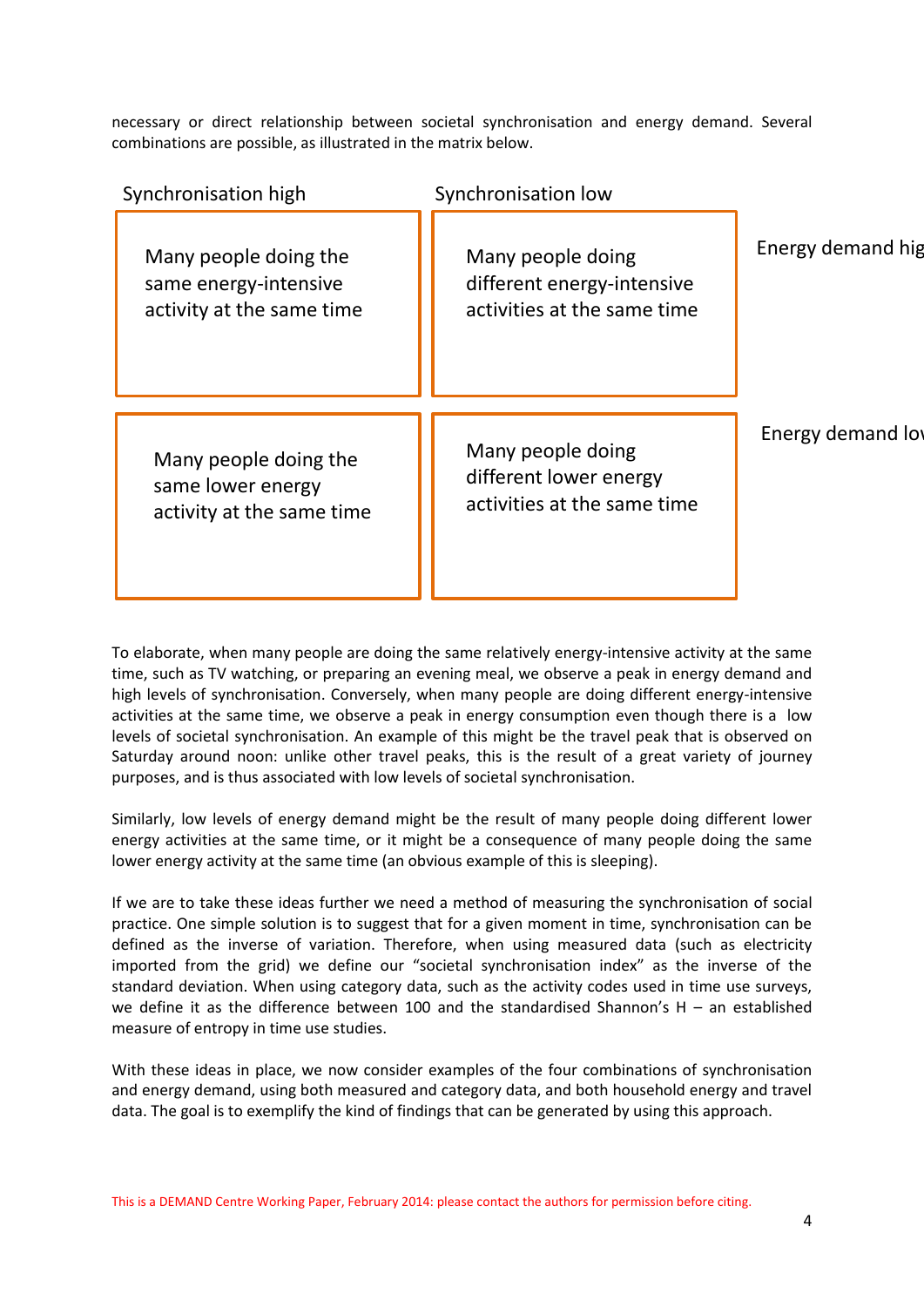

Analysis by Ben Anderson. **Original dataset**: Richardson, I. and Thomson, M., *One-Minute Resolution Domestic Electricity Use Data, 2008-2009* [computer file]. Colchester, Essex: UK Data Archive [distributor], October 2010. SN: 6583, http://dx.doi.org/10.5255/UKDA-SN-6583-1.

This graph shows the results of a study based on one-minute resolution domestic electricity data for 22 British households on Wednesdays in March 2008. The red line corresponds to the median kw imported from the grid per 15 minutes, while the green dots show our social synchronisation index. The graph for Wednesdays in March shows that in general peaks in demand match low values of the societal synchronisation index. It is noticeable that whilst overall demand is lower in the mornings than the evenings, there is low synchronisation (i.e. a lot of variation) in the mornings (e.g. between 6 and 9 am). We also see high levels of synchronisation and low levels of electricity use during the night when most people are sleeping.

Similar analysis of Sundays in March 2008 shows that when compared with Wednesdays, Sunday stands out as not having a morning peak in demand and also having much more variation during the day.

Another exercise in characterising synchronisation involved data drawn from the British Time Use Survey for the year 2000, focusing on transport on a winter Tuesday. Data on the percentage of respondents engaged in travel activities throughout the day reveals two peaks, one in the morning and one in the evening. However, our societal synchronisation index suggests that there is a lot more "societal synchronisation" in terms of "why people travel" in the morning peak (more than 60 out of 100) as compared to the evening peak. In other words, people travel for a wider variety of reasons in the evening peak. What we might think of as 'varied' as opposed to 'syncrhonised' peaks are even more important as regards travel during the week end. If we take a winter Saturday, we can see a single, large peak around noon, and we can also see that this corresponds to very low levels of synchronisation.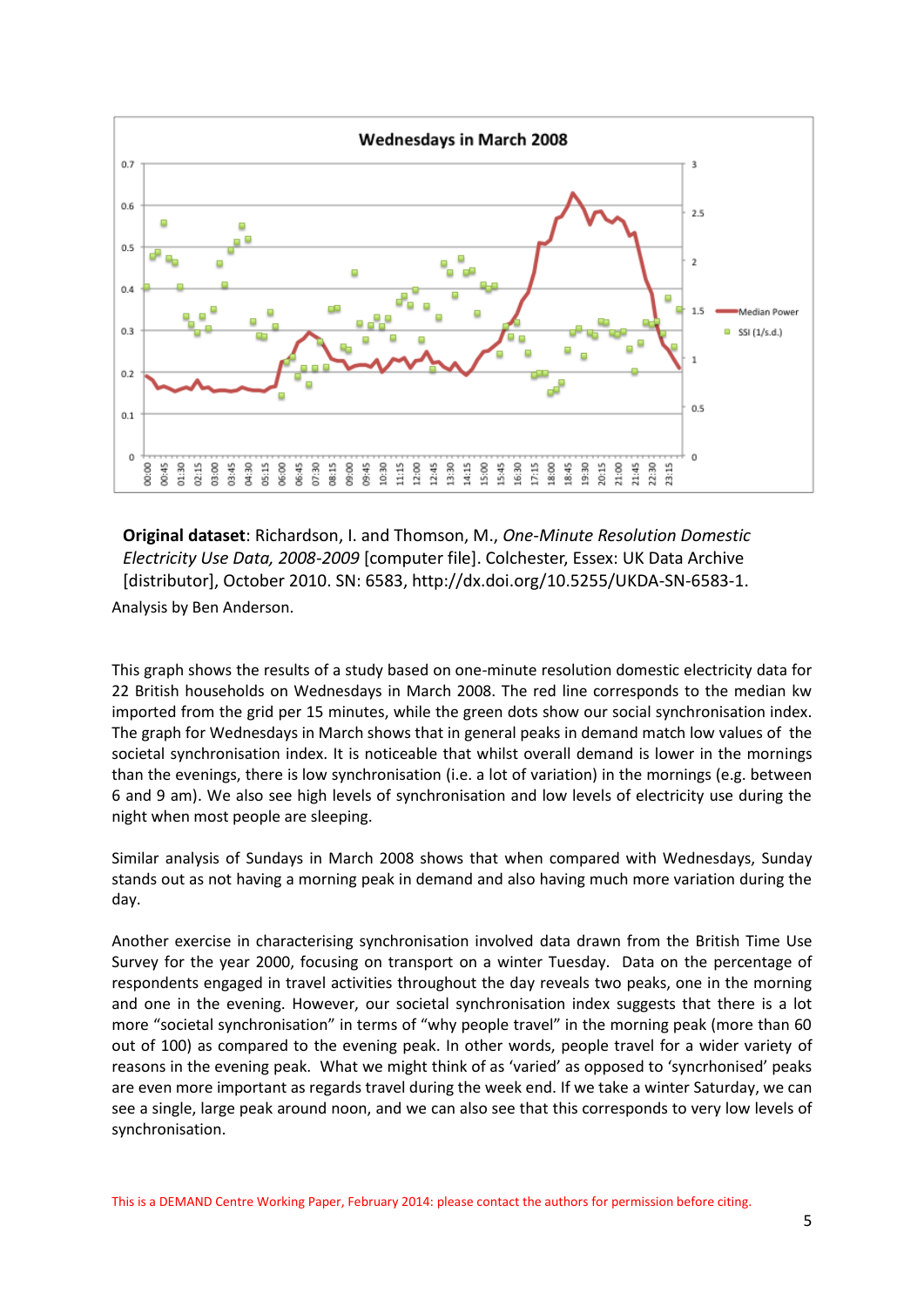When talking about synchronisation, we are looking 'vertically' at the data: for a given moment in time, we are basically asking about the variety of practices in which people are engaged: is it very varied, or is it not? Another approach is to look "horizontally" at the data, focusing on how practices follow one another in the course of a day.

### *Sequences of practice and temporal flexibility*

Not surprisingly, practices are linked over time, and as described below, some are very *tightly locked*  together. Tightly coupled sequences make 'blocks' that structure the rhythm of the day. These arrangements have distinctive features both of timing and duration. Some practices have to come before or after others. Some practices often come before or after others. Some practices rarely come before or after others. Others are more *flexible,* and can be done at different times. Practices of short duration can be slotted in between longer 'blocks'. These patterns are not fixed and as we know, 'blocking' and the coupling and de-coupling of practices changes historically. This is illustrated by the decreasing significance of seasonality and what seems to be an increasing potential for multitasking. If we are to understand the timing and scheduling of practices (and the implications for energy demand), we need to develop techniques for identifying and analysing sequential patterns.

The method we have used up to this point (identifying which specific practices constitute peaks in demand) is clearly limited if the goal is to represent series and sequences of practices, and to understand when and how these are reproduced. It is possible to use the 2000 Time Use Survey data to show the frequency of occurrence of three practices that we assumed to be linked – food preparation, eating and washing up – and to do so for different days of the week: for example, for Wednesdays and Sundays. This exercise suggests that preparing and eating food and washing up are related in that the peaks for the three activities tend to be synchronised. It also shows that they are slightly lagged, suggesting that – as expected, food preparation tends to precede eating, which is in turn followed by dish washing. However, graphs of this kind are not very informative: the tell us little about the predictability of such 'blocks', about how rigidly such blocks are defined, or about how they are in turn related to other tightly or loosely coupled sequences. To address these issues we need to explore other methods of data analysis.

The Visual-TimePAcTS software has been developed at Linköping University (in Sweden) in order to visualize and compare sequences of activity. It provides a method for representing sequences in time use data that allows us to say more about how different activities/practices connect, one to another. One visual representation consists of vertical bars, showing the time at which different activities are undertaken, each activity being coded with a different colour. Data for around 100 individuals clearly shows the synchronization of the working day: and it shows that a few individuals follow other rhythms (such as working night shifts, etc.). What makes this software interesting for us is the inbuilt tool for sequential pattern mining. Based on the apriori algorithm, it allows the researcher to 'fish for patterns', based on several user-specified criteria. For example, we can look for occurrences of the sequence "cook dinner, eat dinner, wash dishes". Interestingly, the tool makes it possible to detect this pattern even when other activities (such as "having a smoke") interrupt the preparing-eating-washing sequence – these intervening activities are considered to be 'gaps' . Such blocks and sequences can be displayed in different ways. They can be represented in the context of one respondents' day and also mapped for all respondents, potentially allowing us to detect differences and similarities in the synchronisation and sequencing of activities between social groups. For example, we can see that the sequence "breakfast – read newspaper – drive car – work" is more frequent among men than among women. The pattern can also be taken as a unit of analysis, such that the whole sequence, rather than a single activity becomes the object of study.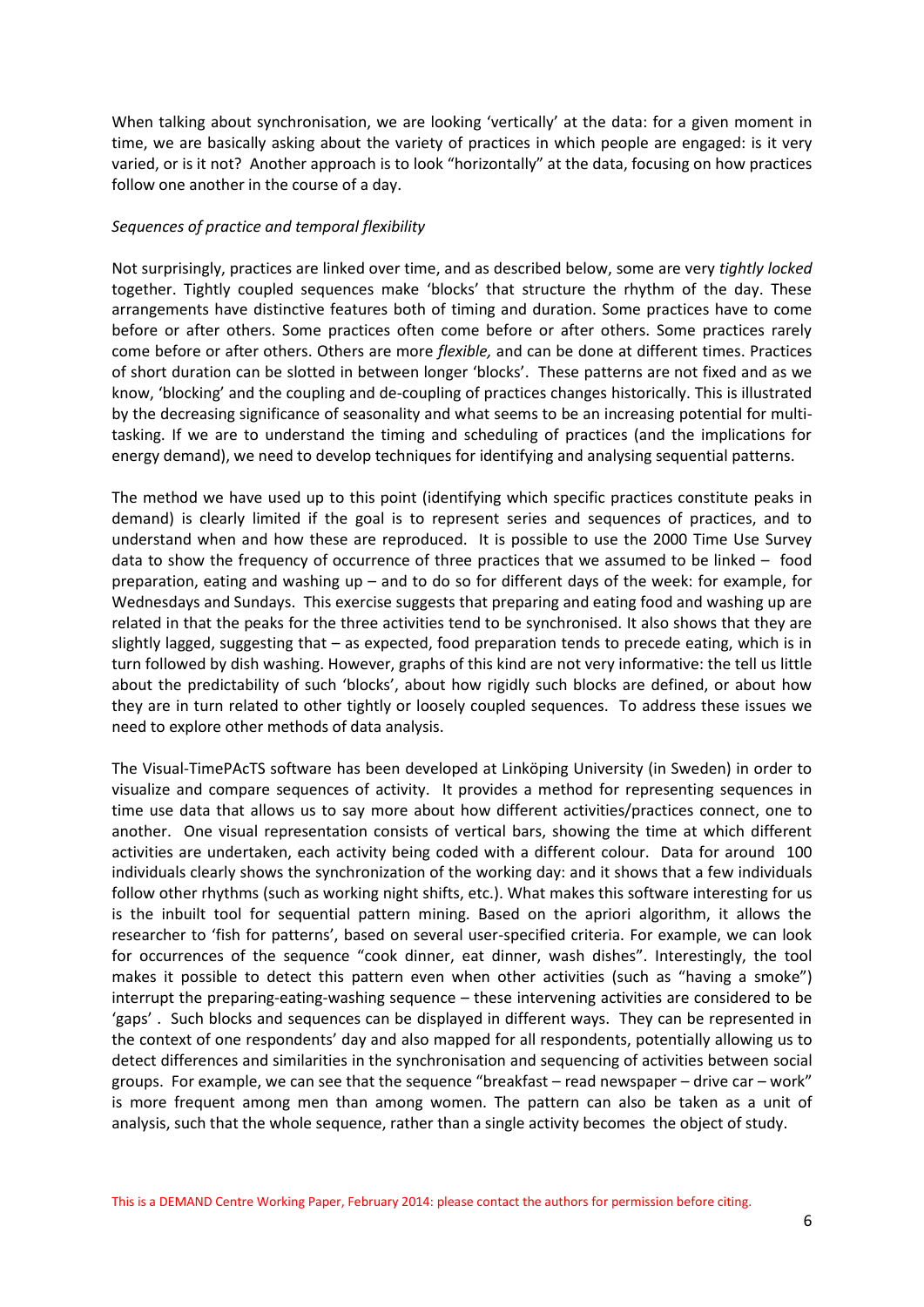Another tool used to find patterns in time use data is called "Activitree". This is based on 'page-rank' algorithms similar to those used by web-search services like Google. The idea is to measure the degree of 'connectivity' between all different activities recorded in the diary, and then to assess which are more likely to be associated with an activity of choice. Interestingly for those who study transport, the single most well-connected activity is "travel by car". The "Activitree" tool makes it possible to iteratively add activities to the candidate sequence. At each step, the connectivity scores are computed again, allowing the researcher to explore the data further. One can, for example, examine scores for the activity sequence "travel by car – work". One possible use of this tool is to identify sequence patterns that are 'car dependent', i.e. that they are much more likely to be preceded or followed by 'travel by car' than by 'travel by other modes'. Overall, this software provides a range of tools for identifying sequences of activities that are interesting from an energy use perspective.

This far we have considered methods of analysis that allow us to look at how peaks of demand are constituted – and at ways of identifying the practices of which such peaks are made on a daily, weekly and seasonal basis. We have also discussed methods of distinguishing between different types of societal synchronisation, and of representing these different forms and their impact on energy demand. Our third step was to consider relations between practices, and to explore techniques for identifying loosely and tightly coupled 'bundles' or complexes of practice. All this is to take the range of practices enacted in society today pretty much for granted. In reality, what people do and when and how they do it is anything but static. In bringing this discussion to a close we draw attention to the historical dynamics of practice and to the implications of such longer term change for energy and mobility demand.

### *How practices change over time*

Two simple examples serve to illustrate the types of transformation that we need to consider. The first relates to the practice of eating meals at home. In the UK, this practice has changed significantly over the last 50 years. In the 1960s many more meals were eaten at home. These meals were mostly consumed at 8am, 1pm (many still had lunch at home) and 6pm, with a later, smaller spike of 'supper' at 10 pm. In 2001 breakfast and lunch are much less commonly eaten at home. Whilst some 12% do have dinner at home in 2001, they do so a bit later – more like 7pm. Even so, this figure is much less than the 23% or so that pertained in 1961.

The second example has to do with women's employment. Graphs showing when men and women are at work (over the same period – 1961-2001, also from Gershuny 2011) provide a tangible reminder of the rapid increase in women's participation in paid employment. Sweeping socioeconomic changes of this nature are important for where energy demand occurs, and also for the rhythm of the day. Amongst much else, such trends are important for eating habits, for where lunch is prepared and consumed, and for how breakfast and dinner are, on average, organised.

Other developments, for instance in technologies (TVs, internet, central heating systems, timers, cooking appliances etc.) also have a bearing on how people spend their and on how different practices are, and are not connected to energy demand. Technologies play into the timing of demand in different ways. To give another simple example, a controller on a central heating system makes it possible to heat the home even when everyone is out (e.g. when all are at work). Other devices such as batteries and portable power systems allow people to enact energy-demanding practices in new locations (working on the train, etc.). Both modify the relation between space, time and energy demand.